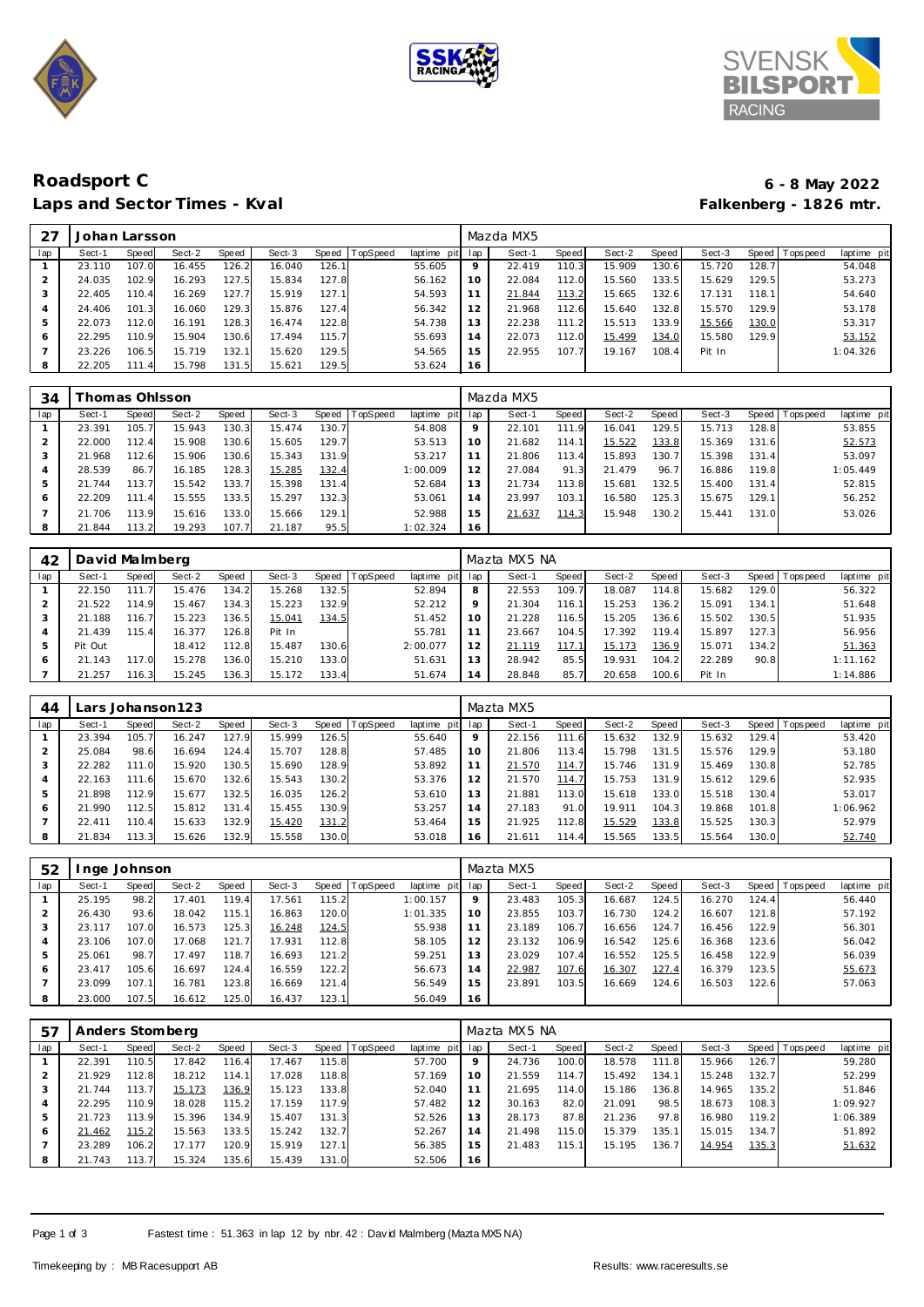





# **Roadsport C 6 - 8 May 2022** Laps and Sector Times - Kval

| 65  | Ulf Wärnberg |       |        |       |        |       |                |                |                 | Mazda Miata |       |        |       |        |       |                 |             |
|-----|--------------|-------|--------|-------|--------|-------|----------------|----------------|-----------------|-------------|-------|--------|-------|--------|-------|-----------------|-------------|
| lap | Sect-1       | Speed | Sect-2 | Speed | Sect-3 |       | Speed TopSpeed | laptime<br>pit | lap             | Sect-1      | Speed | Sect-2 | Speed | Sect-3 |       | Speed Tops peed | laptime pit |
|     | 25.732       | 96.   | 17.312 | 120.0 | 16.784 | 120.5 |                | 59.828         | 9               | 22.242      | 111.2 | 16.416 | 126.5 | 16.398 | 123.4 |                 | 55.056      |
|     | 22.620       | 109.3 | 16.229 | 128.0 | 16.092 | 125.7 |                | 54.941         | 10 <sup>°</sup> | 21.694      | 114.0 | 16.213 | 128.  | 15.694 | 128.9 |                 | 53.601      |
| 3   | 23.374       | 105.8 | 17.593 | 118.1 | 16.806 | 120.4 |                | 57.773         |                 | 22.024      | 112.3 | 16.180 | 128.4 | 15.855 | 127.6 |                 | 54.059      |
| 4   | 22.358       | 110.6 | 16.142 | 128.7 | 15.933 | 127.0 |                | 54.433         | 12              | 24.411      | 101.3 | 17.419 | 119.2 | 16.494 | 122.7 |                 | 58.324      |
| 5   | 21.864       | 113.1 | 16.044 | 129.5 | 15.749 | 128.5 |                | 53.657         | 13              | 22.115      | 111.8 | 16.353 | 127.0 | 15.783 | 128.2 |                 | 54.251      |
| O   | 21.831       | 113.3 | 16.261 | 127.7 | 15.903 | 127.2 |                | 53.995         | 14              | 24.303      | 101.8 | 17.841 | 116.4 | 16.233 | 124.6 |                 | 58.377      |
|     | 22.078       | 112.0 | 16.075 | 129.2 | 15.800 | 128.1 |                | 53.953         | 15              | 22.188      | 111.5 | 16.121 | 128.9 | 15.864 | 127.5 |                 | 54.173      |
| 8   | 22.038       | 112.2 | 15.844 | 131.1 | 16.152 | 125.3 |                | 54.034         | 16              |             |       |        |       |        |       |                 |             |

| 68  | Ulrika Axelsson |              |        |       |        |       |          |             |         | Mazda MX5 NBFL |       |        |       |        |                    |                 |             |
|-----|-----------------|--------------|--------|-------|--------|-------|----------|-------------|---------|----------------|-------|--------|-------|--------|--------------------|-----------------|-------------|
| lap | Sect-1          | <b>Speed</b> | Sect-2 | Speed | Sect-3 | Speed | TopSpeed | laptime pit | lap     | Sect-1         | Speed | Sect-2 | Speed | Sect-3 |                    | Speed Tops peed | laptime pit |
|     | 24.690          | 100.2        | 16.947 | 122.6 | 16.884 | 119.8 |          | 58.521      | 8       | 24.994         | 99.0  | 16.954 | 122.5 | 16.902 | 119.7              |                 | 58.850      |
|     | 24.649          | 100.3        | 17.169 | 121.0 | 17.361 | 116.5 |          | 59.179      | $\circ$ | 25.612         | 96.6  | 17.548 | 118.4 | 17.651 | 114.6              |                 | 1:00.811    |
| 3   | 24.768          | 99.9         | 16.901 | 122.9 | 17.047 | 118.7 |          | 58.716      | 10      | 26.252         | 94.2  | 18.044 | 115.1 | 18.244 | 110.9              |                 | 1:02.540    |
| 4   | 24.443          | 101.2        | 16.693 | 124.4 | 16.705 | 121.1 |          | 57.841      |         | 26.172         | 94.5  | 17.554 | 118.3 | 17.279 | 117.1 <sub>1</sub> |                 | 1:01.005    |
| 5   | 24.341          | 101.6        | 16.759 | 123.9 | 17.039 | 118.7 |          | 58.139      | 12      | 24.955         | 99.1  | 18.656 | 111.3 | 17.755 | 114.0              |                 | 1:01.366    |
| 6   | 24.633          | 100.4        | 16.710 | 124.3 | 16.995 | 119.0 |          | 58.338      | 13      | 27.794         | 89.0  | 17.055 | 121.8 | 17.109 | 118.3              |                 | 1:01.958    |
|     | 24.703          | 100.1        | 16.820 | 123.5 | 16.984 | 119.1 |          | 58.507      | 14      | 25.616         | 96.5  | 18.306 | 113.5 | 17.199 | 117.6              |                 | 1:01.121    |

| 70  | Daniel Nyman |       |        |       |        |           |                 |             |                | Mazda MX5 |       |        |       |        |       |                   |             |
|-----|--------------|-------|--------|-------|--------|-----------|-----------------|-------------|----------------|-----------|-------|--------|-------|--------|-------|-------------------|-------------|
| lap | Sect-1       | Speed | Sect-2 | Speed | Sect-3 | Speed     | <b>TopSpeed</b> | laptime pit | lap            | Sect-1    | Speed | Sect-2 | Speed | Sect-3 |       | Speed   Tops peed | laptime pit |
|     | 22.380       | 110.5 | 16.271 | 127.7 | 15.594 | 129.7     |                 | 54.245      | 9              | 21.691    | 114.0 | 15.098 | 137.6 | 15.047 | 134.5 |                   | 51.836      |
|     | 22.418       | 110.3 | 15.373 | 135.1 | 15.348 | 131.8     |                 | 53.139      | 10             | 23.684    | 104.4 | 21.394 | 97.1  | 18.878 | 107.2 |                   | 1:03.956    |
|     | 25.577       | 96.7  | 18.073 | 114.9 | 15.413 | 131<br>.3 |                 | 59.063      | 11             | 25.174    | 98.2  | 22.246 | 93.4  | 16.946 | 119.4 |                   | 1:04.366    |
|     | 21.658       | 114.2 | 15.167 | 137.0 | 15.215 | 133.0     |                 | 52.040      | 12             | 21.550    | 114.8 | 15.007 | 138.4 | 15.388 | 131.5 |                   | 51.945      |
|     | 23.055       | 107.3 | 16.012 | 129.7 | 15.414 | 131.3     |                 | 54.481      | 13             | 25.259    | 97.9  | 22.047 | 94.2  | 16.319 | 124.0 |                   | 1:03.625    |
| 6   | 22.660       | 109.1 | 19.412 | 107.0 | 15.557 | 130.1     |                 | 57.629      | $\overline{4}$ | 21.399    | 115.6 | 15.048 | 138.0 | 15.103 | 134.0 |                   | 51.550      |
|     | 21.692       | 114.0 | 15.265 | 136.1 | 15.125 | 133.8     |                 | 52.082      | 15             | 21.462    | 115.2 | 15.534 | 133.7 | 15.638 | 129.4 |                   | 52.634      |
|     | 24.281       | 101.9 | 17.584 | 118.1 | 15.584 | 129.8     |                 | 57.449      | 16             |           |       |        |       |        |       |                   |             |

| 75  | Petter Sångberg |       |        |       |        |       |                 |             |     | Mazta MX5 |       |        |       |        |       |                 |             |
|-----|-----------------|-------|--------|-------|--------|-------|-----------------|-------------|-----|-----------|-------|--------|-------|--------|-------|-----------------|-------------|
| lap | Sect-1          | Speed | Sect-2 | Speed | Sect-3 | Speed | <b>TopSpeed</b> | laptime pit | lap | Sect-1    | Speed | Sect-2 | Speed | Sect-3 |       | Speed Tops peed | laptime pit |
|     | 23.180          | 106.  | 15.513 | 133.9 | 15.697 | 128.9 |                 | 54.390      | 9   | 21.290    | 116.2 | 15.370 | 135.1 | 15.298 | 132.3 |                 | 51.958      |
| 2   | 22.009          | 112.4 | 15.760 | 131.8 | 15.254 | 132.6 |                 | 53.023      | 10  | 21.257    | 116.3 | 15.372 | 135.1 | 15.407 | 131.3 |                 | 52.036      |
| 3   | 21.391          | 115.6 | 16.589 | 125.2 | 15.228 | 132.9 |                 | 53.208      |     | 27.320    | 90.5  | 18.262 | 113.7 | 16.674 | 121.3 |                 | 1:02.256    |
| 4   | .436<br>21      | 115.4 | 15.380 | 135.1 | 15.358 | 131.7 |                 | 52.174      |     | 21.468    | 115.2 | 15.291 | 135.8 | 15.156 | 133.5 |                 | 51.915      |
| 5   | 22.664          | 109.  | 15.468 | 134.3 | 15.475 | 130.7 |                 | 53.607      | 13  | 21.476    | 115.2 | 15.376 | 135.1 | 15.290 | 132.3 |                 | 52.142      |
| 6   | 21.727          | 113.8 | 16.262 | 127.7 | 15.478 | 130.7 |                 | 53.467      | 14  | 21.608    | 114.5 | 15.420 | 134.7 | 15.506 | 130.5 |                 | 52.534      |
|     | 21.644          | 114.3 | 15.573 | 133.4 | 15.270 | 132.5 |                 | 52.487      | 15  | 21.516    | 114.9 | 15.227 | 136.4 | 15.304 | 132.2 |                 | 52.047      |
| 8   | 21.402          | 115.6 | 15.494 | 134.1 | 15.207 | 133.0 |                 | 52.103      | 16  | 22.933    | 107.8 | 15.462 | 134.3 | Pit In |       |                 | 57.766      |

| 88  | Kari Hautakangas |       |        |       |        |       |                |             |         | Mazda MX5 Na |       |        |       |        |       |                   |             |
|-----|------------------|-------|--------|-------|--------|-------|----------------|-------------|---------|--------------|-------|--------|-------|--------|-------|-------------------|-------------|
| lap | Sect-1           | Speed | Sect-2 | Speed | Sect-3 |       | Speed TopSpeed | laptime pit | lap     | Sect-1       | Speed | Sect-2 | Speed | Sect-3 |       | Speed   Tops peed | laptime pit |
|     | 23.916           | 103.4 | 16.289 | 127.5 | 15.946 | 126.9 |                | 56.151      | $\circ$ | 23.477       | 105.3 | 16.268 | 127.7 | 15.774 | 128.3 |                   | 55.519      |
|     | 33.329           | 74.2  | 16.932 | 122.7 | 16.197 | 124.9 |                | 1:06.458    | 10      | 22.632       | 109.3 | 15.804 | 131.4 | 15.701 | 128.9 |                   | 54.137      |
| 3   | 23.386           | 105.8 | 16.256 | 127.8 | 15.966 | 126.7 |                | 55.608      |         | 22.501       | 109.9 | 15.998 | 129.8 | 15.714 | 128.8 |                   | 54.213      |
| 4   | 23.327           | 106.0 | 16.144 | 128.7 | 16.275 | 124.3 |                | 55.746      | 12      | 24.209       | 102.2 | 16.353 | 127.0 | 15.599 | 129.7 |                   | 56.161      |
| 5   | 22.955           | 107.7 | 16.097 | 129.0 | 15.887 | 127.3 |                | 54.939      | 13      | 22.414       | 110.3 | 15.923 | 130.5 | 15.581 | 129.9 |                   | 53.918      |
| 6   | 23.192           | 106.6 | 15.815 | 131.3 | 15.714 | 128.8 |                | 54.721      | 14      | 22.359       | 110.6 | 16.009 | 129.8 | 15.516 | 130.4 |                   | 53.884      |
|     | 22.828           | 108.3 | 16.013 | 129.7 | 15.840 | 127.7 |                | 54.681      | 15      | 22.189       | 111.5 | 15.912 | 130.5 | 15.686 | 129.0 |                   | 53.787      |
| 8   | 22.834           | 108.3 | 16.498 | 125.9 | 15.721 | 128.7 |                | 55.053      | 16      |              |       |        |       |        |       |                   |             |

| 90  |         |        | rorkel Kristensson |       |        |       |          |             | Miata |        |              |        |       |        |       |                 |             |
|-----|---------|--------|--------------------|-------|--------|-------|----------|-------------|-------|--------|--------------|--------|-------|--------|-------|-----------------|-------------|
| lap | Sect-1  | Speed  | Sect-2             | Speed | Sect-3 | Speed | TopSpeed | laptime pit | lap   | Sect-1 | <b>Speed</b> | Sect-2 | Speed | Sect-3 |       | Speed Tops peed | laptime pit |
|     | 22.594  | 109.5  | 15.918             | 130.5 | 15.426 | 131.2 |          | 53.938      | 8     | 22.255 | 111          | 15.612 | 133.1 | 15.364 | 131.7 |                 | 53.231      |
| 2   | 21.318  | 16.0   | 15.875             | 130.8 | 15.634 | 129.4 |          | 52.827      | 9     | 21.439 | 115.4        | 15.538 | 133.7 | 15.994 | 126.5 |                 | 52.971      |
| 3   | 21.375  | 115.71 | 17.611             | 117.9 | 15.429 | 131.1 |          | 54.415      | 10    | 22.283 | 111.0        | 15.639 | 132.8 | 15.334 | 131.9 |                 | 53.256      |
| 4   | 21.853  | 113.2  | 15.524             | 133.8 | 15.253 | 132.6 |          | 52.630      | 11    | 21.481 | 115.1        | 16.629 | 124.9 | 15.355 | 131.8 |                 | 53.465      |
| 5   | 21.339  | 115.9  | 16.091             | 129.1 | Pit In |       |          | 55.004      | 12    | 21.271 | 116.3        | 15.613 | 133.0 | 15.557 | 130.1 |                 | 52.441      |
| 6   | Pit Out |        | 15.651             | 132.7 | 15.469 | 130.8 |          | 2:54.272    | 13    | 21.220 | 116.6        | 15.490 | 134.1 | 15.311 | 132.1 |                 | 52.021      |
|     | 21.377  | 115.7  | 15.561             | 133.5 | 15.359 | 131.7 |          | 52.297      | 14    |        |              |        |       |        |       |                 |             |